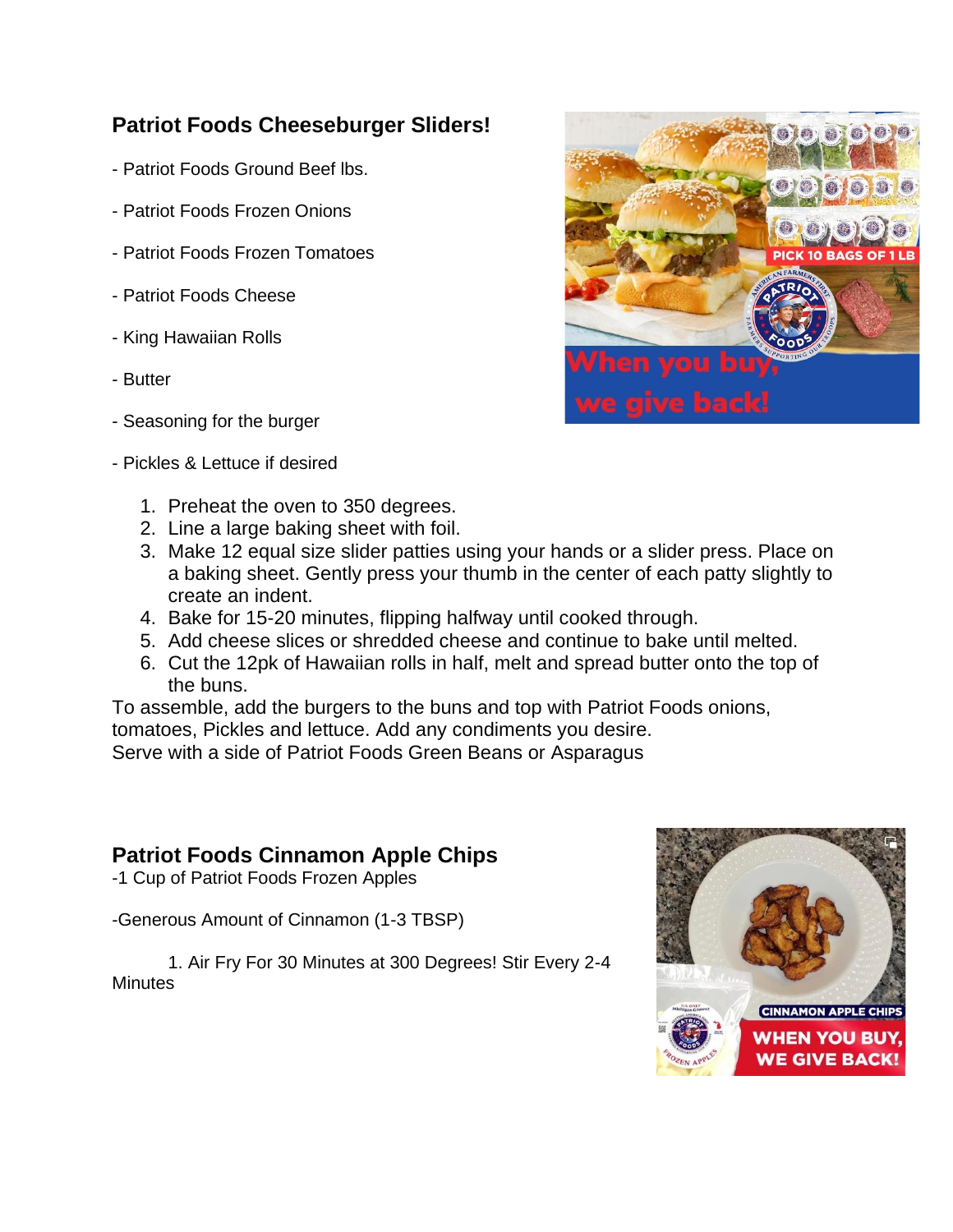## **Patriot Foods BBQ Ribs**

- 1 Package Patriot Foods Ranchers Pride 2.5 Lb Short Ribs
- Dry Rub (all seasonings are optional):
- 2 Tbsp paprika, 1 Tbsp black pepper
- 3 Tbsp brown sugar, 2 Tsp salt,
- 1 Tsp garlic powder, 1 Tsp onion powder,
- 1 Tsp cumin, 1 Tsp chili powder,
- ½ Tsp dry mustard

#### BBQ:

- ½ Cup Patriot Foods BBQ Sauce
- 2-3 Tbsp Patriot Foods Raw Michigan Honey
- 1. Preheat Oven to 300
- 2. Lay the ribs on a large sheet of heavy-duty aluminum foil
- 3. Mix your dry rub ingredients and rub onto both sides of your ribs, wrap tightly, and place on a large baking sheet
- 4. Bake in the oven for 3 hours
- 5. Remove from oven and unwrap
- 6. Mix the BBQ sauce and honey, brush on both sides of the ribs
- 7. Place back in the oven on the lowest rack and broil for 3-5 minutes, remove from oven and brush on more BBQ sauce

\*\*Make sure the ribs reach an internal temperature of 145 degrees.

### **Easy Blueberry Cake**

- 2 Cups Patriot Foods Frozen Blueberries
- -1 Cup Sugar
- -1 Cup Water
- -2 Cups Powdered sugar
- -2 Cups Pancake Mix
- -1 TBSP Vanilla Extract

1. Combine all ingredients and Bake At 400 Degrees For 25 Minutes!



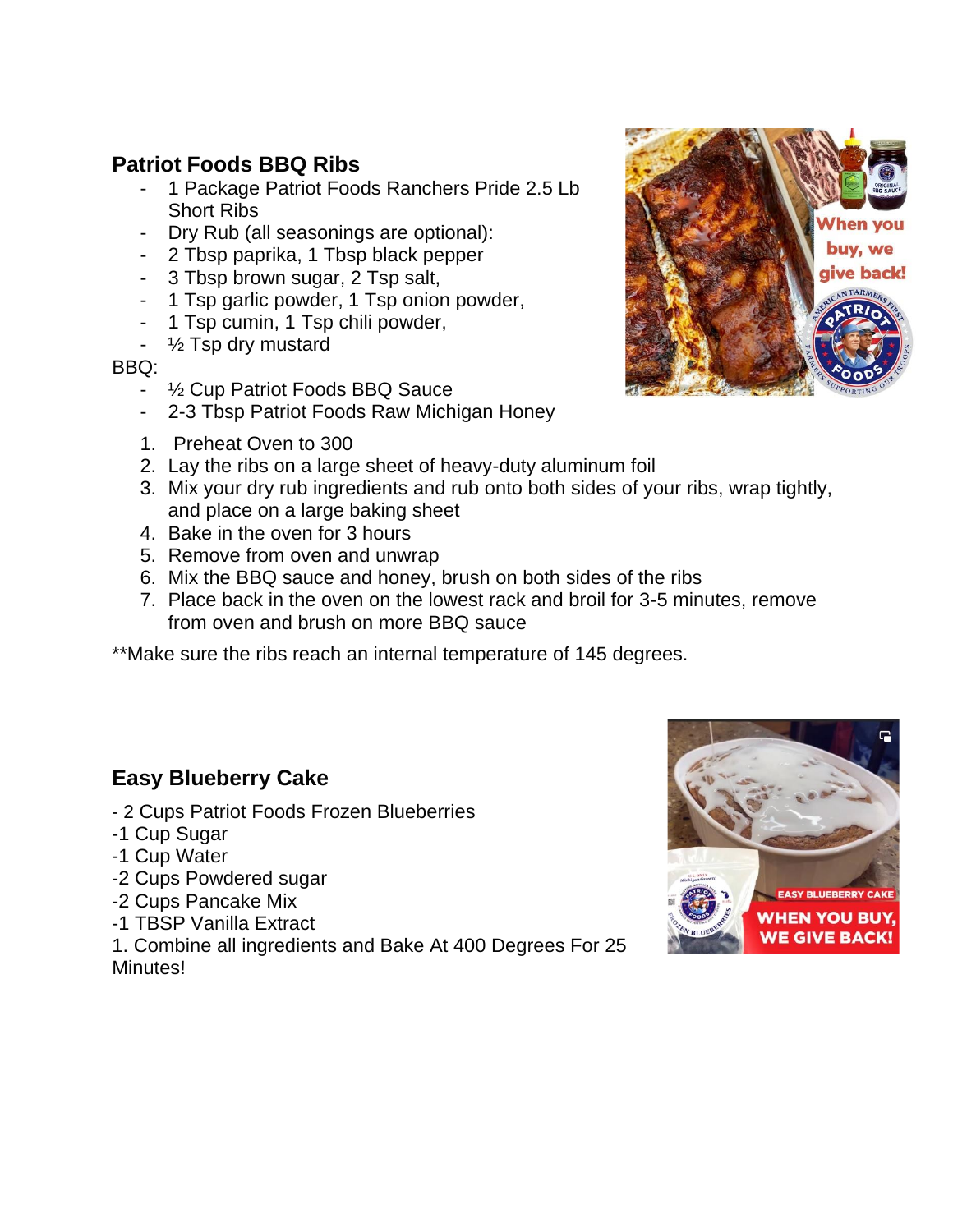#### **Zesty Asparagus Bites! Healthy & Tasty! Great For an Appetizer! Keto Friendly!** -2 Cups Patriot Foods Frozen Asparagus -1 Large egg -1/3 Cup Almond Flour -1/3 Cup Parmesan Cheese -1 TBSP Heavy Whipping Cream -1/2 TSP Salt -1/2 TSP Paprika

1. Air Fry For 20 Minutes at 350 Degrees! Stir Every 2-4 **Minutes** 



#### **Apple Dump Cake**

- 6 cups of Patriot Foods frozen apples
- ½ cup Sugar
- 1 ½ teaspoons Ground Cinnamon
- 1 box yellow cake mix
- ¾ cup melted butter

Optional- Carmel and Ice cream Heat oven to 350\* Spray a 9x13 dish with cooking spray

1. In the dish mix the chopped apples, sugar and cinnamon spread

evenly in the pan. Top with dry cake mix evenly and then pour the

melted butter over top.

1. Bake for 45-50 minutes or until golden brown.